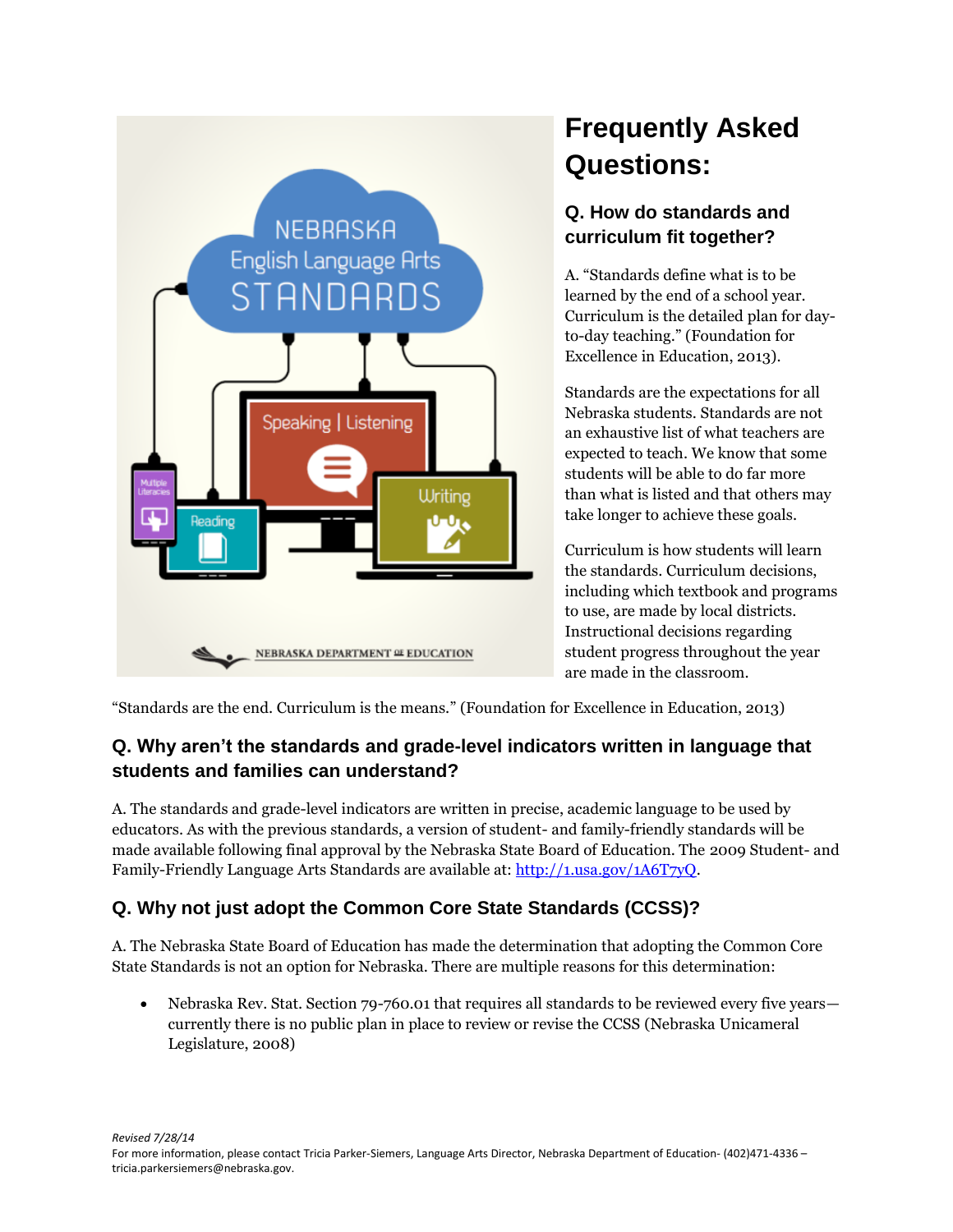- Neb. Rev. Stat. Section 79-760.03 requires the implementation of statewide assessments in reading, math, and science, based upon the Nebraska State Standards (Nebraska Unicameral Legislature, 2008)
- Nebraska has a long-standing tradition of local control and sees value in the process and resultant standards produced by committees of practicing Nebraska educators
- Both an internal review done by NDE and an external comparison done by McREL indicates that the Nebraska State Standards are equally as rigorous as the CCSS, and in some cases, more rigorous

#### **Q. Why do the grade-level indicators sometimes state the same thing across several grade levels/spans? Why are some grade-level indicators the same in the 9/10 grade band as the 11/12 band while others are different?**

A. English language arts (ELA) is different from other curricular areas in that some of the skills and concepts taught each year are similar in nature, but grow in sophistication. Students are asked to demonstrate these skills and concepts at increasingly higher levels of performance. We often refer to these skills and concepts as being recursive. Other skills and concepts, however, are not recursive and must be introduced at differing levels. This is why some grade-level indicators are the same from one grade level/band to the next while others differ.

# **Q. Why do some grade-level indicators not appear at every grade?**

A. Some skills become a part of larger skills or strategies and no longer need to be taught separately from other concepts. For example, some of the phonics skills taught at kindergarten and first grade become a part of more complex reading behaviors at higher grades, including word analysis, fluency, and comprehension. Other skills and strategies are more complex and are not introduced until later grades. For example, beginning in grade 6, students are asked to consider and address other points of view when speaking and responding. While this skill may be introduced in elementary, students are not expected to master this skill until the middle grades where argumentation becomes a more formal mode of writing and speaking.

# **Q. Do students need to know if a root or affix is Greek, Latin, and Anglo-Saxon, or do they just need to know the root or affix?**

A. The goal of the grade-level indicators that mention these roots and affixes is to help students determine word meaning, know and apply spelling patterns, and use words in various forms. While students are not expected to know the origin of a root or affix, sometimes origins may be taught as a part of word study activities. It is not suggested that students memorize all roots and affixes; students should be taught these word parts during routine instruction, applying them as they determine word meaning and encounter new vocabulary across all content areas.

# **Q. What is the purpose of the "e.g. lists" at the end of some grade-level indicators-- for instance: LA 2.1.6.b: Identify elements of literary text (e.g., characters, setting, plot)?**

A. These "e.g. lists" are meant to serve as clarifying examples. They are not an exhaustive list of every concept or skill that should be taught to meet the grade-level indicator. Some examples will change from one grade level to the next as skills or concepts grow in sophistication.

*Revised 7/28/14*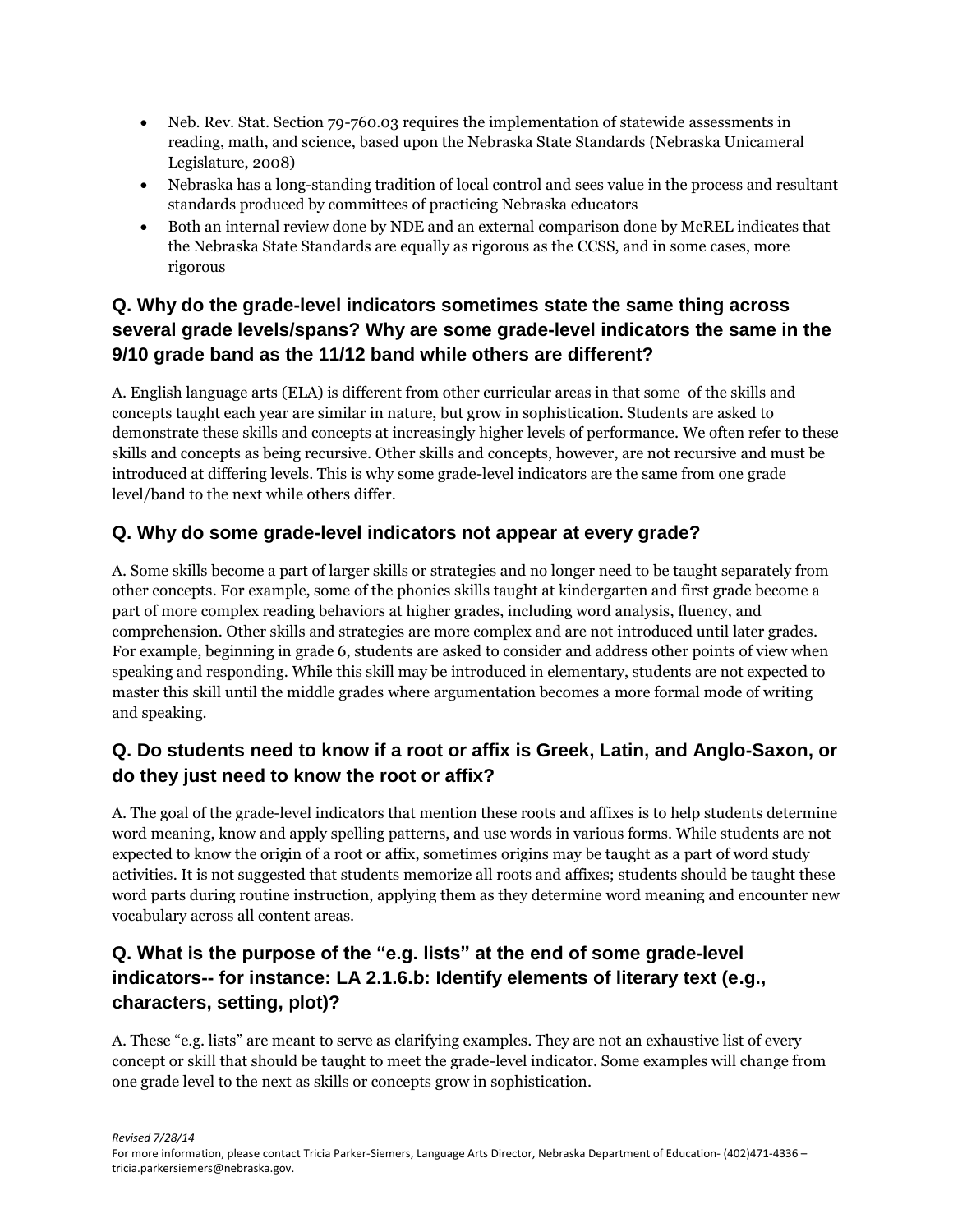# **Q. There are many references to digital resources and use of technology in the revised standards. Our school does not have the funding to provide a digital device to every student. How will we meet the increasing technological demands in the revised standards?**

A. Although students need to have access to digital devices and resources, meeting the standards does not require an individual digital device for each student. Most standards have multiple options for instruction and products which include high- and low-tech options. The standards were revised with the idea that technology will continue to evolve and become an even greater part of Nebraska students' lives. It is important that all students have the opportunity to learn 21st Century Skills, including the appropriate, responsible, and productive use of technology. Technology is an instructional tool that allows a student to move beyond the four walls of their classroom and should be used to enhance and facilitate learning.

Two of the very best resources are your school's librarian and technology coordinator. Additional resources addressing the integration of technology into the curriculum are available through the Nebraska Department of Education's Network Education and Technology (NEaT) Team at [http://www.education.ne.gov/Neat/index.html.](http://www.education.ne.gov/Neat/index.html) Your local Educational Service Unit also can provide resources and support for technology integration.

#### **Q. It seems like students are taking more tests than ever. What are all of these tests and how will the revised standards impact these tests?**

A. Progress toward all standards should be measured at the classroom level as part of a balanced system of both formative and summative assessments. Formative assessments are ongoing formal and informal classroom assessments for the purpose of gauging students' progress and informing instructional decisions. Summative assessments are assessments of learning given at the completion of a unit, semester, year, or another terminal point where overall learning is measured. Many decisions regarding this system of assessments are determined at the local level.

| Grade | <b>State</b> |        |           |        |
|-------|--------------|--------|-----------|--------|
|       | NeSA-R       | NeSA-W | NeSA-M    | NeSA-S |
|       |              |        |           |        |
|       |              |        |           |        |
|       |              |        | ∡⊾        |        |
|       |              |        |           |        |
|       |              |        |           |        |
|       | $\Lambda$    |        | $\Lambda$ |        |
|       |              |        |           |        |
|       |              |        |           |        |

The table below shows the summative assessments required of Nebraska's public school students according to either Federal or State legislation.

Adoption of revised State Standards will result in revised Nebraska State Accountability assessments (NeSA). Nebraska educators will help create revised table of specifications (TOS) that will detail which standards and indicators will be tested at each grade level. A timeline for revised NeSA assessments is currently being determined.